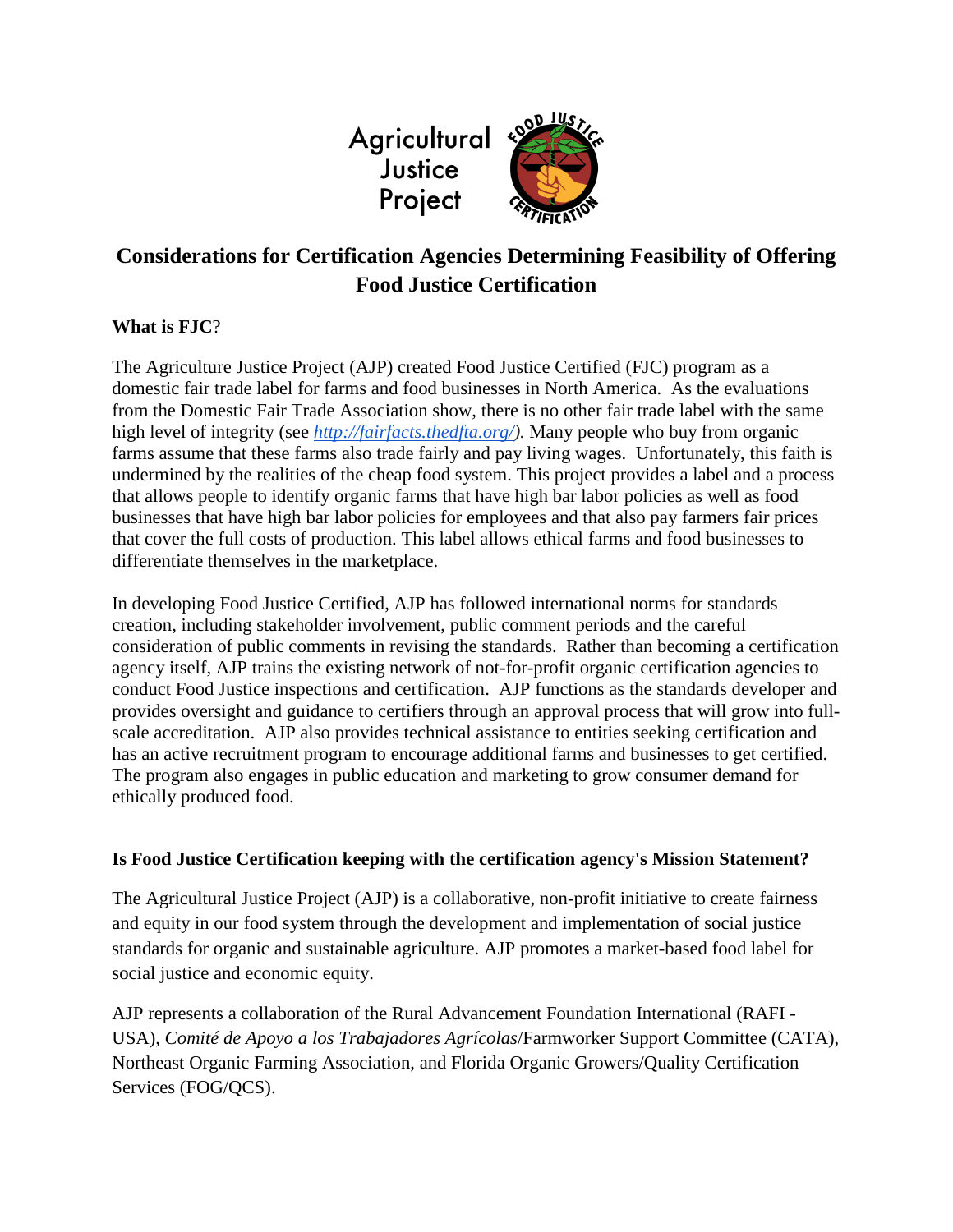#### **Is there a need for Food Justice Certification?**

Prices paid to family-scale organic and sustainable farmers have not been high enough to enable them to pay themselves living wages while providing living wage jobs with decent benefits. There are many consequences. One serious consequence is that this has prevented the development of a professional, non-migratory farm labor force, which in turn prevents the improvement of farm businesses. If properly remunerated, farm work could be a respectable and satisfying career path. A way must be found to reduce the continual, ever-increasing pressure on farmers to cut expenses. Wages to workers on organic and sustainable farms make up a substantial portion of farm expenses--20% of total revenues go to labor expenses according to the 2008 Organic Census, a higher percentage than on all farms. On organic produce farms, the labor portion of the budget can be over 50%. All too often, farmers pay the lowest wages they can get away with and few provide benefits beyond minimal legal requirements. Legal protections for farmworkers are less than for other workers in the US and those that do exist are poorly enforced. Most farmers themselves earn only modest livings from their work and many depend on off-farm employment.

To make possible a professional, well-trained and motivated supply of skilled workers for organic farms and improve the quality of farm work, more farmers need to prioritize the human relations aspects of their farming. The technical assistance provided by this project and the recognition in the marketplace that results from this label will help organic farms improve conditions for farm workers while strengthening the economic viability of their farms. And that is what the Agricultural Justice Project is all about--a set of tools to help build value chains, changing relationships to bring into practical everyday life the Principle of Fairness that is basic to organic agriculture all over the world.

There has been a rise in shoppers' concern for the conditions of food workers. Shoppers are asking more questions and major food buyers are starting to seek ways to accommodate this new awareness, especially since these are the shoppers who are buying imported fair trade products. "Between 2005 and 2008 the number of ethical products brought to the market grew by 88%. The U.S. market for ethical products will approach \$62 billion in 2014, up from \$38 billion in 2009" (Packaged Facts 2009). National Marketing Institute data from 2007 indicate that the two highest ranking areas for consumers who are interested in corporate social responsibility are environmental programs (82%), followed closely by workforce (including worker rights) (80%). And a April 2014 Consumer Union survey on labels found that 79 percent of shoppers are willing to pay more for produce harvested by workers who are paid a living wage. More than a third of consumers said they were willing to pay 50 cents or more per pound extra for such food.

At present, it is difficult for consumers to identify and support those farms that have practices that are dedicated to social, economic, as well as environmental sustainability. As an add-on to the organic label, the Food Justice Certified label allows shoppers to make the connection between improving the quality of local food and improving the quality of food service jobs. Through a fair trade label, organic farmers can find additional ways to differentiate their products, and preserve their market share and economic return, while highlighting the environmental benefits of organic farms. The label allows a more transparent approach to social equity, which is essential for improved quality of life of farmers, farmworkers, interns, and rural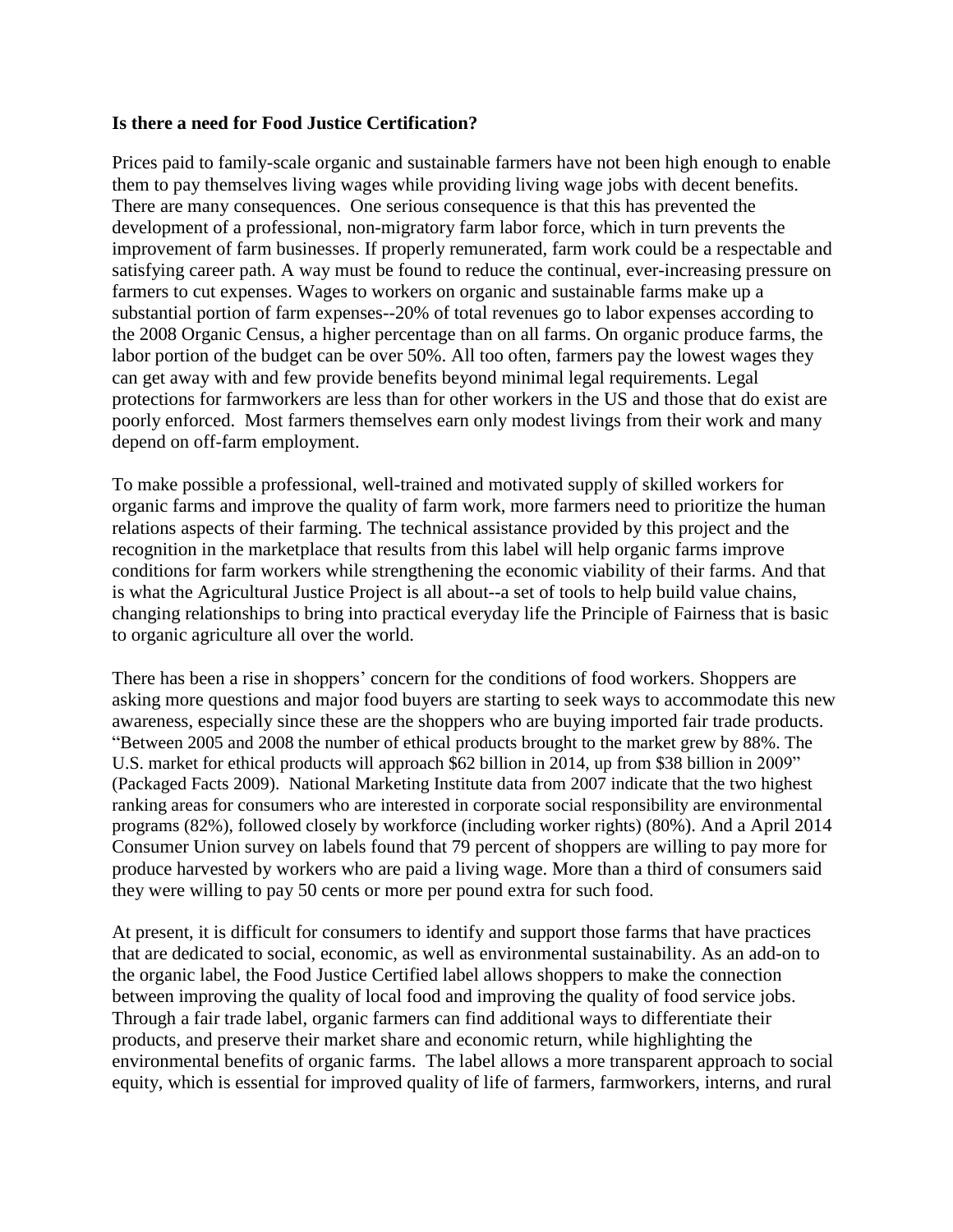communities. There will never be a truly sustainable food system without fair and just trade based on respectful treatment of all who labor from farm to table.

Furthermore, at a time when organic certifiers are under increasing regulatory pressures and find themselves locked in intense competition with larger, for-profit certifiers, this label provides a market advantage, enabling them to offer new services to organic farms and businesses. For farms and businesses, there are significant savings by having one certifier provide multiple certifications. An additional benefit comes from the FJC verification process that requires inspection by a team of two -- an organic certifier in partnership with a farmworker or other worker organization. Certifiers' farmer clients will benefit by establishing new relationships of trust with worker organizations that can provide safety training for workers and, if the workers are immigrants, resources in dealing with immigration authorities.

## **What would the agency need to do to be able to offer AJP certification?**

STAFF TRAINING. In addition to a general orientation to FJC for all staff members, at least two staff members must take and pass FJC inspector training to be able to conduct inspections, review files and train other staff internally. (For a full description of the training and certifier requirements, see Policy Manual, Section 4 or the Certifier section of AJP website.)

### ESTABLISH RELATIONSHIP WITH FARMWORKER OR OTHER WORKER

ORGANIZATION. The AJP Policy Manual describes how the certifier and the farmworker/worker organization work together to conduct the inspection and review. AJP staff can advise on possible cooperative organizations.

APPLY FOR AJP APPROVAL/ ACCREDITATION. The AJP Policy Manual fully describes the process, fees and requirements for initial and continuing approval/accreditation.

DETERMINE FEES TO CHARGE FOR AJP CERTIFICATION. The following description of the Food Justice Certification process as compared to the organic certification process is provided to give indications of how much staff time may be involved.

 1. Prospective client requests and receives information and application. This is similar to the process by which prospective clients inquire about organic certification. With certification, applicants may be referred to AJP for technical assistance to help them prepare for applying for Food Justice Certification.

 2. The application and required fees are received from the applicant (including FJC licensing fees which are later transferred to AJP). The certifier informs AJP of the name and address of the applicant for posting on the AJP website for solicitation of public comment. Staff time is slightly more than application review time of an organic certification file. However, once cross trained, the same reviewer could do both the organic and the FJC initial review and thus save time.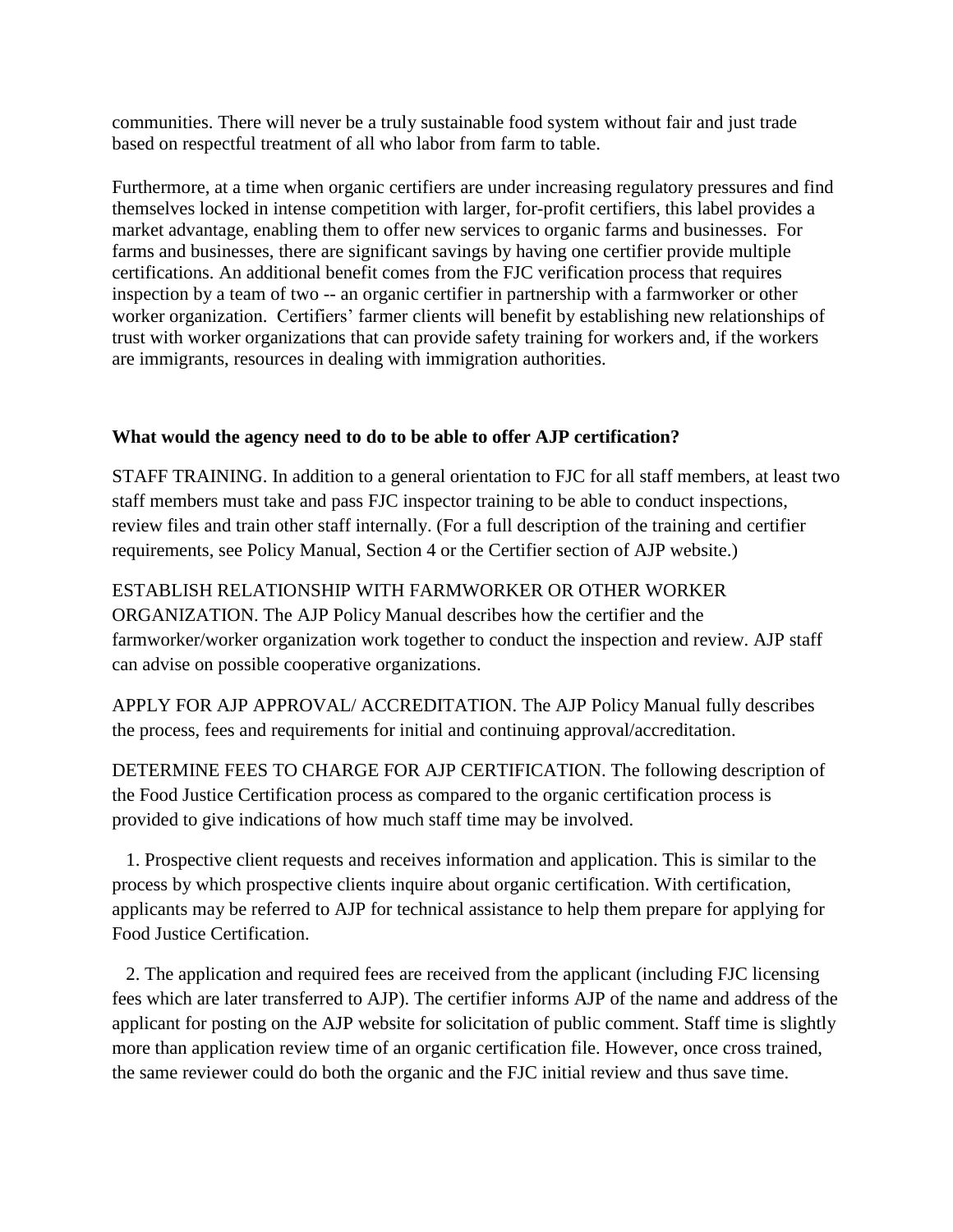3. An initial review, similar to that conducted on an application for organic certification, is conducted and a communication is sent which outlines any questions that arose as a result of the review and any additional information that needs to be provided before or at inspection. Staff time for this work is similar to organic certification initial review.

4. The file is prepared for inspection, taking into consideration any comments or complaints that may have been submitted to AJP after the website posting. An inspection time is arranged with the operator and the worker organization representative, who is also provided all the file information with time to review it before the inspection. Staff time for this is slightly more than with organic inspection coordination.

5. The inspection is conducted and the certification inspector writes a report with input from the worker organization inspector. Because of the need for interviews and the fact that there are at least two inspectors, FJC inspections are more costly than organic inspections, so this would need to be communicated to potential clients and included in fees charged to clients.

 6. The final reviewer, a different individual than the inspector, reads the inspection report, reviews the file, and determines any non-compliances. This may require additional information or responses from the operator and determination of timeframes within which non-compliances are to be corrected. Staff time for final review of file is similar to that of organic certification.

 7. Final reviewer communicates draft non-compliances regarding labor with worker organizations and gives them adequate time to respond. Final review notes this and some dialogue may be necessary with the worker representative if there is a difference of opinion on non-compliances. This is an extra step that is not required in organic.

 8. If no major non-compliances prevent certification or must be corrected prior to certification, the final reviewer finalizes the list of any minor non-compliances and continuing improvement points and issues the certificate.

 9. Certifier ensures annual renewal and inspection of each client, like organic certification. Tracking and quality management system requirements are similar to organic.

#### RESOURCES AND FORMS

- a. Promotional materials available from AJP
- b. Application form template available from AJP
- c. Check lists for reviewers and inspectors templates available from AJP
- d. Certification certifiers use own certificate.
- e. Confidentiality forms for reviewers and inspectors templates available from AJP